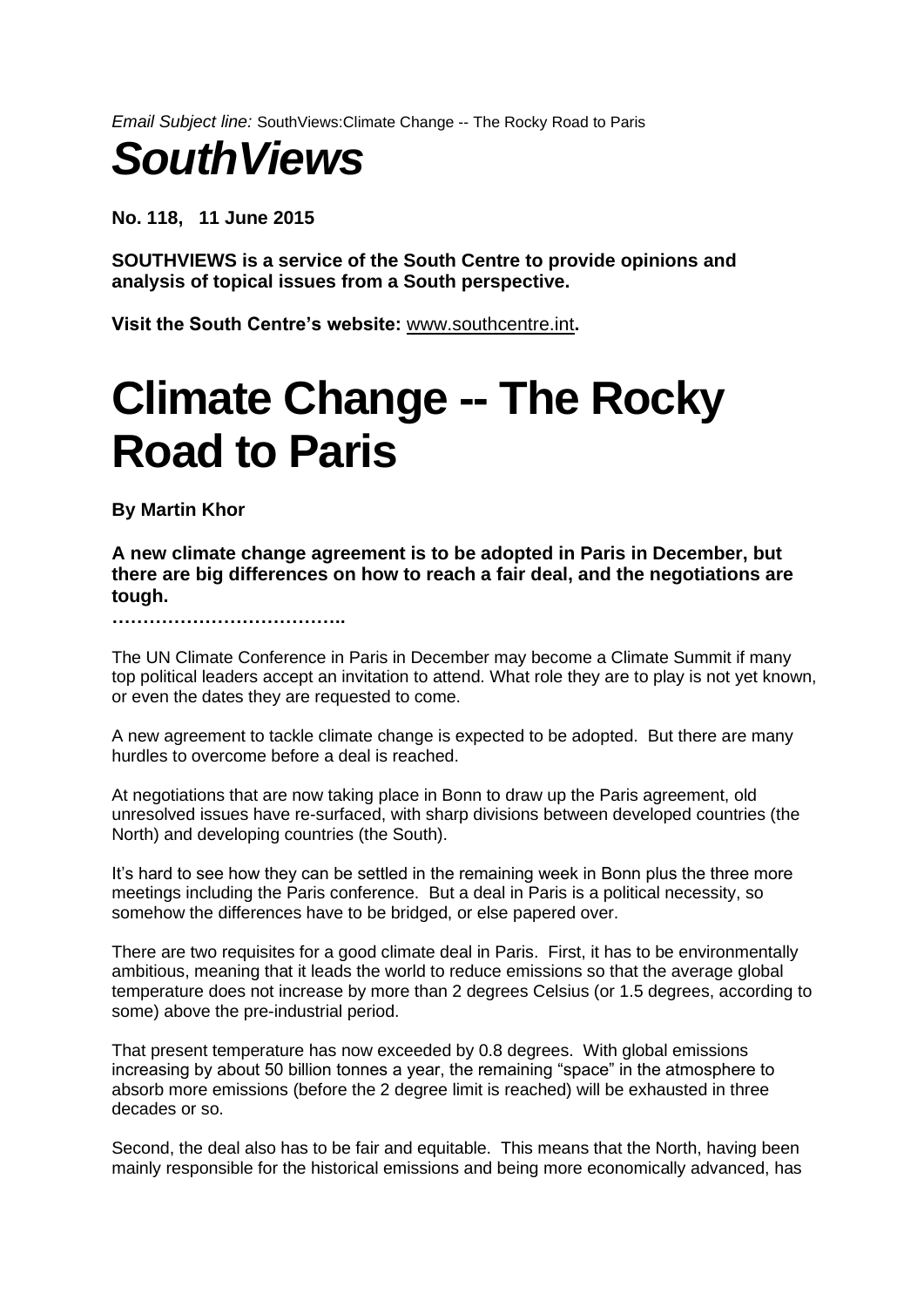to take the lead in cutting emissions as well as transferring funds and technology to the South to help it switch to low-carbon sustainable development pathways.

This equity principle is indeed embedded in the UN Climate Convention, which will house the new Paris agreement, and which is now conducting the negotiations.

The South countries insist that this principle be at the centre of the new agreement, and that indeed it has to be since it comes under the Convention and thus it must be in accordance with the Convention's principles and provisions.

But the North countries are most reluctant to accept this argument. They claim the world has changed, and all countries (except the least developed) should be treated the same way.

By this they mean that a new regime should be created in which all countries should undertake the same emissions reduction obligations, if not now, then in the near future.

In the interim, all countries should contribute in various ways to cut their present and future emissions. And they should do this, even if they do not get enough funds and technology they ask for.

The developing countries argue that this kind of attitude is tantamount to the North escaping from their legal obligations under the present Convention, and that the rich countries are in effect subverting the Convention's principles and provisions and re-writing the rules.

They are concerned that this "great escape" is aimed at shifting the burden of change away from the North to the South. Moving from the present cheap oil-based energy system to one based on renewable energy, and other transformations, require a social, economic and technological revolution that is costly.

Will it affect development goals? Who will pay for this cost? How to obtain the technologies cheaply enough to implement the revolution? What obligations should the South take on under the Paris agreement if the North does not meet its obligation to help out?

These questions and the differences in approach are at the core of the many problematic issues being negotiated.

The current Bonn session is grappling with a draft that contains the different views that countries have on the Paris agreement. Among the key issues to be resolved are the following:

- **SAME OR DIFFERENT TREATMENT:** Should countries have the same obligations to address emissions and to provide financing (a position favoured by the North) or have different obligations, according to their historical responsibilities and current level of development (the South's view)?
- **BALANCE ON MITIGATION, ADAPTATION, LOSS and DAMAGE:** Generally, the North is more interested in focusing the agreement on having obligations on mitigation (reducing emissions), whilst the South is equally or even more concerned about actions on adaptation (measures to reduce the effects of climate change) and loss and damage (coping with the damage caused by climate change, such as storms, heavy rains, floods, drought, etc). The North is especially resisting loss and damage.